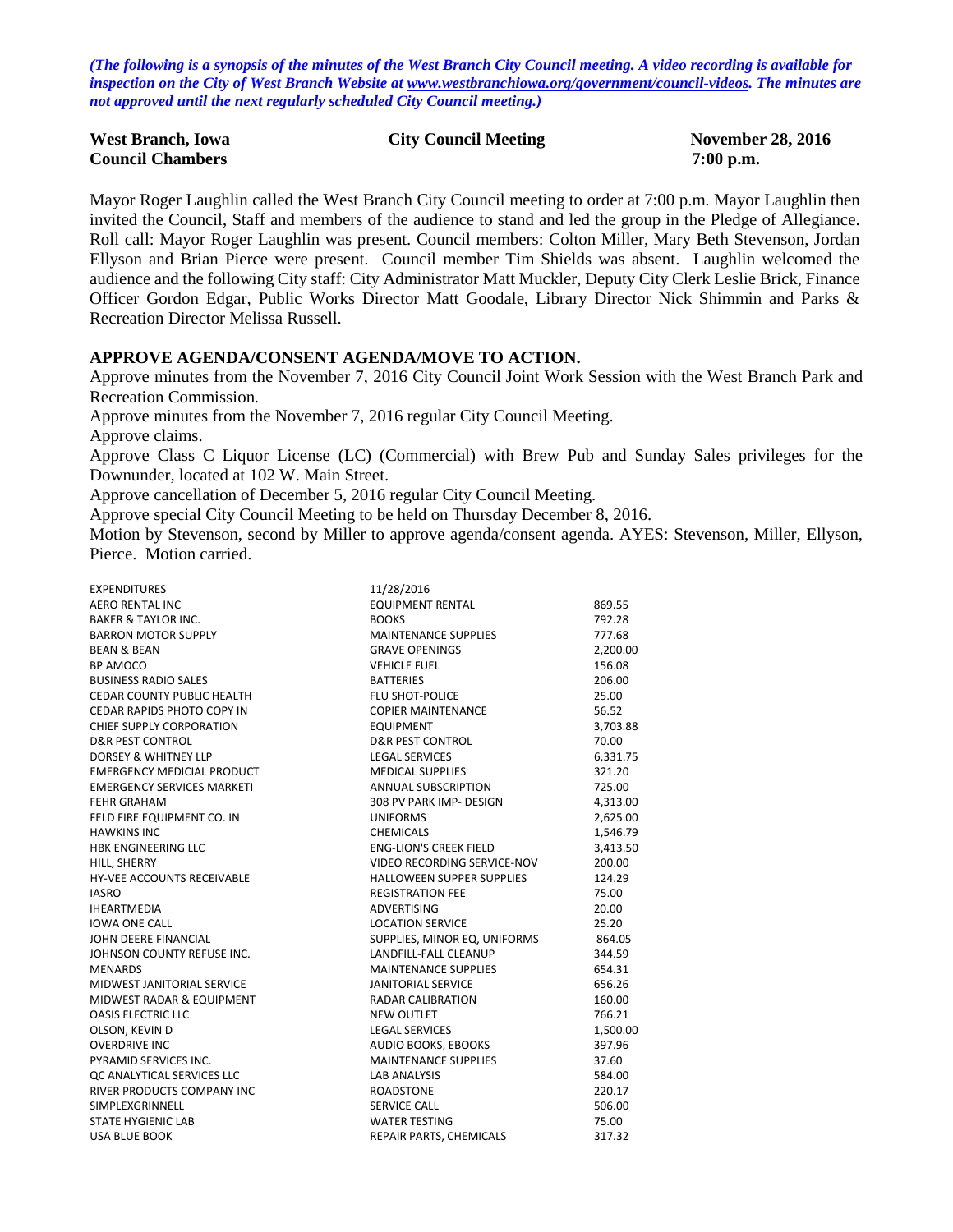| <b>USA TODAY</b>                | <b>SUBSCRIPTION</b>                | 293.06              |
|---------------------------------|------------------------------------|---------------------|
| <b>VEENSTRA &amp; KIMM INC.</b> | ADMIN USGS FLOOD STUDY             | 9,301.72            |
| WEST BRANCH ANIMAL CLINIC       | BOARDING-IMPOUNDED ANIMALS         | 420.00              |
| <b>WEST BRANCH FIREFIGHTERS</b> | <b>CONFERENCE REGISTRATION</b>     | 225.00              |
| <b>WEST BRANCH FORD</b>         | <b>VEHICLE REPAIR</b>              | 251.10              |
| <b>WEST BRANCH REPAIRS</b>      | <b>VEHICLE REPAIR</b>              | 146.95              |
| <b>TOTAL</b>                    |                                    | 46,299.02           |
| PAYROLL 11/18/2016              |                                    | 49,965.99           |
| <b>PAID BETWEEN MEETINGS</b>    |                                    |                     |
| <b>ALLIANT ENERGY</b>           | <b>ELECTRICITY</b>                 | 8,465.92            |
| <b>AMAZON</b>                   | <b>BOOKS &amp; SUPPLIES</b>        | 535.39              |
| <b>CATHERINE STEEN</b>          | REIMBURSEMENT-BOOKS                | 32.37               |
| <b>COSTCO WHOLESALE</b>         | <b>SUPPLIES</b>                    | 50.95               |
| CROELL, INC.                    | <b>FLOWABLE MORTAR</b>             | 657.50              |
| CROW SHOOTING SUPPLY INC.       | <b>AMMUNITION</b>                  | 319.99              |
| DEWEYS JACK & JILL              | <b>SUPPLIES</b>                    | 310.47              |
| EASTERN IOWA COMMUNITY COLLEGE  | <b>TUITION</b>                     | 3,059.00            |
| <b>HD CLINE COMPANY</b>         | <b>REPAIR PARTS</b>                | 7.27                |
| LINN COUNTY R.E.C.              | <b>STREET LIGHTS</b>               | 138.00              |
| MEDIACOM                        | <b>CABLE SERVICE</b>               | 40.90               |
| MISCELLANEOUS VENDORS           | REIMBURSEMENT - MILEAGE            | 511.30              |
| <b>OFFICE EXPRESS</b>           | <b>OFFICE SUPPLIES</b>             | 113.62              |
| PITNEY BOWES                    | <b>POSTAGE</b>                     | 1,003.50            |
| <b>QUILL CORP</b>               | <b>OFFICE SUPPLIES</b>             | 181.19              |
| RUSSELL, MELISSA                | <b>SUPPLIES</b>                    | 73.28               |
| <b>SANDY HEICK</b>              | <b>INSTRUCTOR FEES</b>             | 150.00              |
| ST PAUL STAMP WORKS INC.        | <b>ANIMAL TAGS</b>                 | 222.40              |
| ULINE                           | <b>STORAGE EQUIPMENT</b>           | 1,078.05            |
| <b>UPS</b>                      | <b>SHIPPING</b>                    | 62.53               |
| US BANK CORPORATE CARD          | TRAVEL EXPENSE, TRAINING, SUPPLIES | 1,441.87            |
| US BANK EQUIPMENT FINANCE       | <b>COPIER LEASE</b>                | 300.80              |
| <b>WAGEWORKS</b>                | FLEXIBLE BENEFIT REIMBURSEMENT     | 120.00              |
| <b>WALMART COMMUNITY GEMB</b>   | <b>DVDS &amp; PROGRAM SUPPLIES</b> | 270.15              |
| <b>WEST BRANCH TIMES</b>        | LEGAL PUBLICATION & ADVERTISING    | 1,084.78            |
| <b>WEX BANK</b>                 | <b>VEHICLE FUEL</b>                | 1,275.41            |
| <b>TOTAL</b>                    |                                    | 21,506.64           |
| <b>GRAND TOTAL EXPENDITURES</b> |                                    | 117,771.65          |
| <b>FUND TOTALS</b>              |                                    |                     |
| 001 GENERAL FUND                |                                    | 1,145.56            |
| 022 CIVIC CENTER<br>031 LIBRARY |                                    | 519.43<br>10,571.88 |
| 110 ROAD USE TAX                |                                    | 2,870.25            |
| 112 TRUST AND AGENCY            |                                    | 10,909.97           |
| 306 4TH ST IMPROVEMENTS PROJ    |                                    | 2,049.20            |
| 307 MAIN ST INTERSECTION IMP    |                                    | 225.00              |
| 308 PARK IMP - PEDERSEN VALLEY  |                                    | 4,313.00            |
| 600 WATER FUND                  |                                    | 10,836.12           |
| 610 SEWER FUND                  |                                    | 9,978.24            |
| 740 STORM WATER UTILITY         |                                    | 4,233.00            |
| 950 FLEXIBLE BENEFIT            |                                    | 120.00              |
| <b>GRAND TOTAL</b>              |                                    | 117,771.65          |
|                                 |                                    |                     |

### **COMMUNICATIONS/OPEN FORUM**

Kevin Rogers, Executive Director of Main Street West Branch Community Development Group, gave an update on planned activities for Christmas Past. A banner will be hung on the gazebo in Heritage Square, thanking all of the sponsors. Thanks to a generous donation from the Johnson County Jaycees, they are within \$300 of their \$10,000 fundraising goal. Mayor Laughlin will be reading "Twas the Night before Chrstmas" on Friday night and Saturday afternoon. The National Park Service will be showing "The Grinch that Stole Christmas" movie. The Tree Light Ceremony will be from 5 to 6 pm Friday evening and should have a "Wow Factor".

### **PUBLIC HEARING/NON-CONSENT AGENDA**

Motion to adjourn to executive session to discuss strategy with counsel in matters that are presently in litigation or where litigation is imminent where the disclosure would be likely to prejudice or disadvantage the position of the governmental body in that litigation pursuant to Section 21.5(c) of the Code of Iowa./Move to action.

Motion by Miller, second by Pierce to adjourn to executive session. AYES: Miller, Pierce, Stevenson, Ellyson. Motion carried. Adjourned to executive session at 7:07 p.m.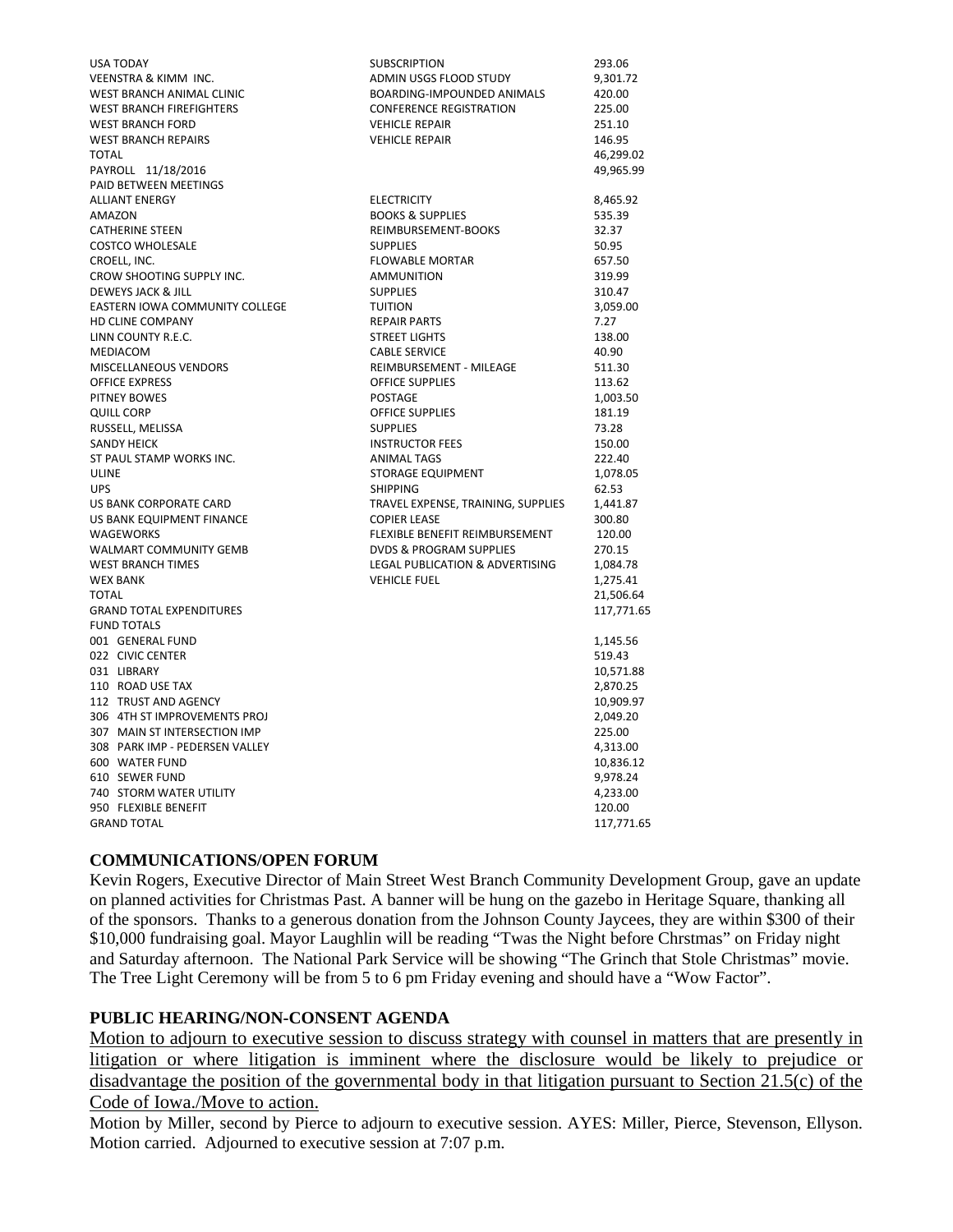Motion by Ellyson, second by Pierce to adjourn from executive session. AYES: Ellyson, Pierce, Miller, Stevenson. Motion carried. Adjourned from executive session at 7:40 p.m.

### Accept the resignation of Paul Stagg/Move to action.

Motion by Stevenson, second by Ellyson to accept Paul Stagg resignation. AYES: Stevenson, Ellyson, Miller, Pierce. Motion carried.

Councilperson Mary Beth Stevenson - Appointments/Reappointments/Move to action.

Public Works Director Matt Goodale – Iowa Certified Construction Site Pollution Prevention Inspector (ICCSPPI) Andrew Lipe, Volunteer – West Branch Fire & Rescue Department Eric Heick, Volunteer – West Branch Fire and Rescue Department

West Branch Fire & Rescue 2016-2017 Officers

Motion by Stevenson, second by Miller to approve appointments/reappointments. AYES: Stevenson, Miller, Ellyson, Pierce. Motion carried

Jonny Stax, Jonny Stax Presents, Inc. – Promoting West Branch

Jonny Stax reviewed the activity and recommendations on promoting West Branch regarding logo, promotions strategy, talking points, and tagline. The council consensus for the logo was the one with three cedar trees. The promotions strategy would be to support the goals of building pride and engagement of residents, mobilizing residents to share the West Branch story, and establishing an infrastructure to support promotions to secondary and tertiary targets. Stax felt a tagline that stood out above all others had not been identified but was not essential at this time. There was discussion on implementing the promotion strategies, which could be done in house, which should be done now and which could be deferred to the future.

Approve Partial Pay Estimate No. 4 (revised) in the amount of \$251,010.96 to Cornerstone Excavating, Inc. for the 4<sup>th</sup> Street Reconstruction Project/Move to action.

Motion by Ellyson, second by Stevenson to approve Partial Pay Estimate No. 4 (revised). AYES: Ellyson, Stevenson, Miller, Pierce. Motion carried.

Resolution 1537, approving the submission of the City of West Branch 2015-2016 Annual Financial Report to the State Auditor's Office/Move to Action.

Motion by Miller, second by Pierce to approve Resolution 1537. AYES: Miller, Pierce, Ellyson, Stevenson. Motion carried.

Resolution 1538, approving the submission of the City of West Branch FY 2016 Annual Urban Renewal Report/Move to Action

Motion by Miller, second by Stevenson to approve Resolution 1538. AYES: Miller, Stevenson, Ellyson, Pierce. Motion carried.

Resolution 1539, obligating funds from the urban renewal tax revenue fund for the payment of annual appropriation tax increment financed obligations in fiscal year 2018/Move to action.

Motion by Miller, second by Pierce to approve Resolution 1539. AYES: Miller, Pierce, Ellyson, Stevenson. Motion carried.

Resolution 1540, approving a loan agreement with Cotton Creek Mill/Move to action.

Motion by Miller, second by Pierce to approve Resolution 1540. AYES: Miller, Pierce, Stevenson, Ellyson. Motion carried.

Resolution 1541, approving a joint funding agreement between the City of West Branch and the United States Geological Survey (USGS) Iowa Water Science Center for stormwater monitoring./Move to action.

Motion by Miller, second by Stevenson to approve Resolution 1541. AYES: Miller, Stevenson, Pierce, Ellyson. Motion carried.